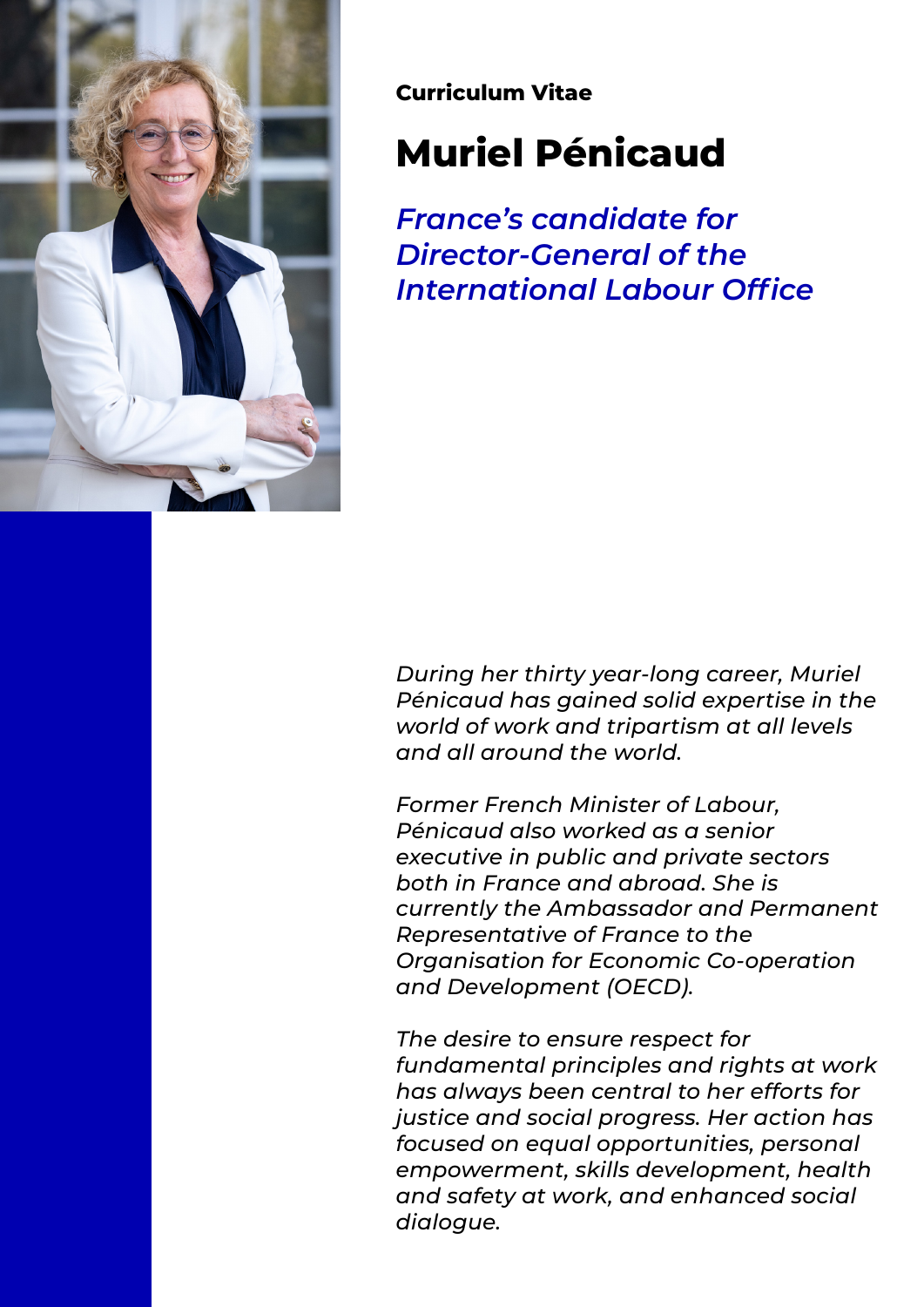*▶ Commitment at the highest level for social progress* 

## **From May 2017 to July 2020, Muriel Pénicaud was the French Minister of**

**Labour**, leading several structural reforms that contributed to a very significant decrease in unemployment and inequality in France. She oversaw the Labour code reform known as "Strengthening Social Dialogue" (2017) and the law entitled "The Freedom to Choose One's Future Occupation" (2018).

#### The 2018 law:

— reformed and developed **apprenticeships for young people**;

— created a **right to life-long learning for all workers** through an individual training account;

— fostered **equal pay and career prospects for women and men** through an obligation of results and the **creation of a Gender Equality Index**.

Ms Pénicaud is particularly attentive to the **rights of the most vulnerable and their access to social protection**. She has supported economic inclusion initiatives and launched large-scale training programmes for the unemployed and the young. She also developed a large-scale partial employment scheme during the COVID-19 crisis to safeguard jobs and skills.

## *▶ A negotiating method aimed at social justice globally*

**In 2019**, as French Minister of Labour, **Muriel Pénicaud organized and chaired the "Social G7"** of Labour and Employment Ministers, aimed at **enhancing social dialogue and adherence to international labour standards in globalization**, particularly fundamental rights. The discussions led to the **adoption of an unprecedented tripartite declaration between G7 countries and international trade union and employer organisations**.

This declaration aims to reduce inequality and to reinforce the assimilation of international labour norms, ensuring **universal access to social protection for all worldwide**.

That same year, she also led negotiations for an **unprecedented joint statement on**  **reducing inequalities in the effort towards sustainable development, which was adopted by the heads of the International Monetary Fund (IMF), the Organisation for Economic Cooperation and Development (OECD) and the International Labour Organisation (ILO)**. Since 2019, she has supported the action of France, which chairs Alliance 8.7 - a global partnership gathering stakeholders including NGOs, business networks, UNICEF, the Food and Agriculture Organisation (FAO), ILO and social partners to **speed up efforts to eradicate child labour, forced labour and all forms of modern slavery**.

Ms Pénicaud is also highly committed to **multilateralism, social dialogue and tripartism**. She has taken part in the negotiation and adoption of international labour standards such as **ILO Convention no. 190 on Violence and Harassment** (2019).

In addition, she negotiated **several European directives, including the Posting of Workers Directive, under the principle "equal pay for equal work" (UE 2018/957)**.

### **Muriel Pénicaud has been an Ambassador and the Permanent Representative of France to the OECD since September 2020.**

In this capacity, she leads the International Programme for Action on Climate (IPAC) initiative to support countries in measuring and implementing their climate commitments while taking into account the environmental, social and economic dimensions of the transition. She is also a member of the International Energy Agency's Global Commission on People-Centered Clean Energy Transitions. In March 2021, she launched an initiative called "**Avenir des Jeunes**" (Future of Young People) initiative, mobilizing civil society on a large scale in **response to the short- and long- term impact of the pandemic on young people, first in France, then in OECD countries**.

## *▶ A leading role in corporate social responsibility and global business outreach*

Through her experience as a senior business executive working in companies active in more than 90 countries, Muriel Pénicaud has developed an extensive vision of global social and economic challenges.